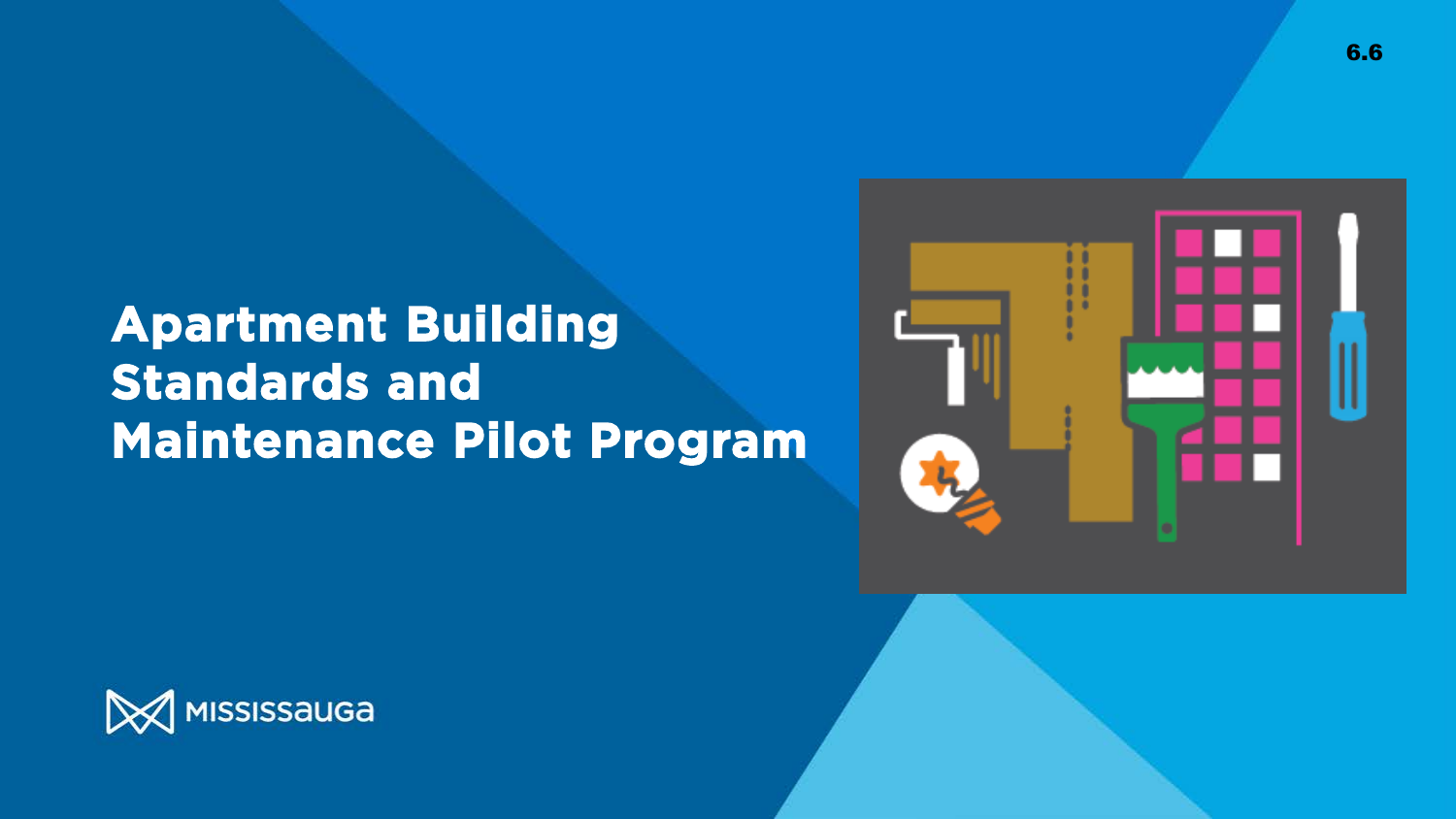## **Background**



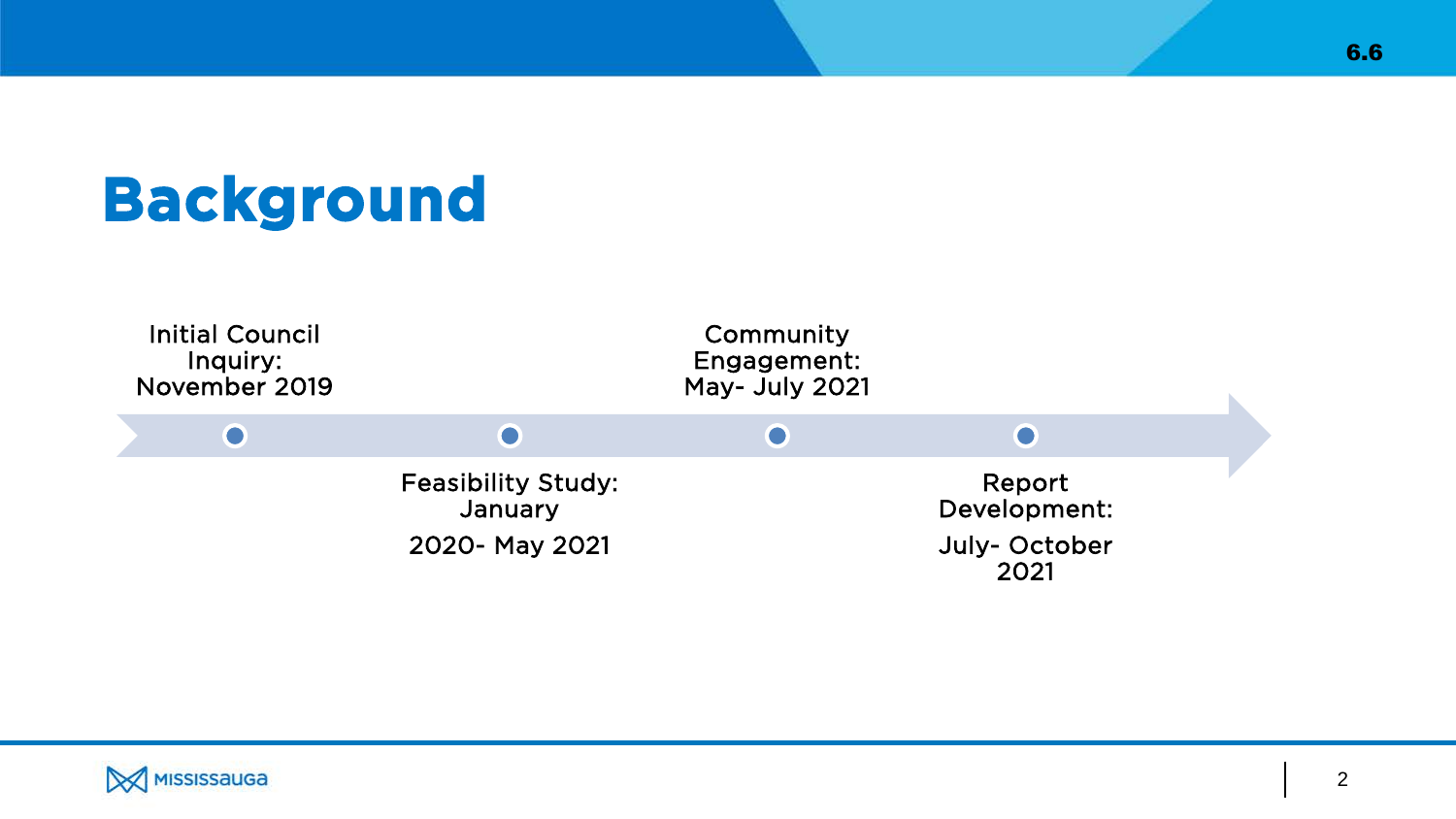## **Scope**

### In Scope:

- 337 buildings (30,322 units )
- Buildings with two stories and six or more units
- Includes Peel Living 28 buildings (3,087 units)

### Out of Scope:

- Secondary suites
- Lodging houses
- Condominiums
- Long-term care homes and retirement homes
- Co -operatives and residential buildings registered as Peel Condominium **Corporations**



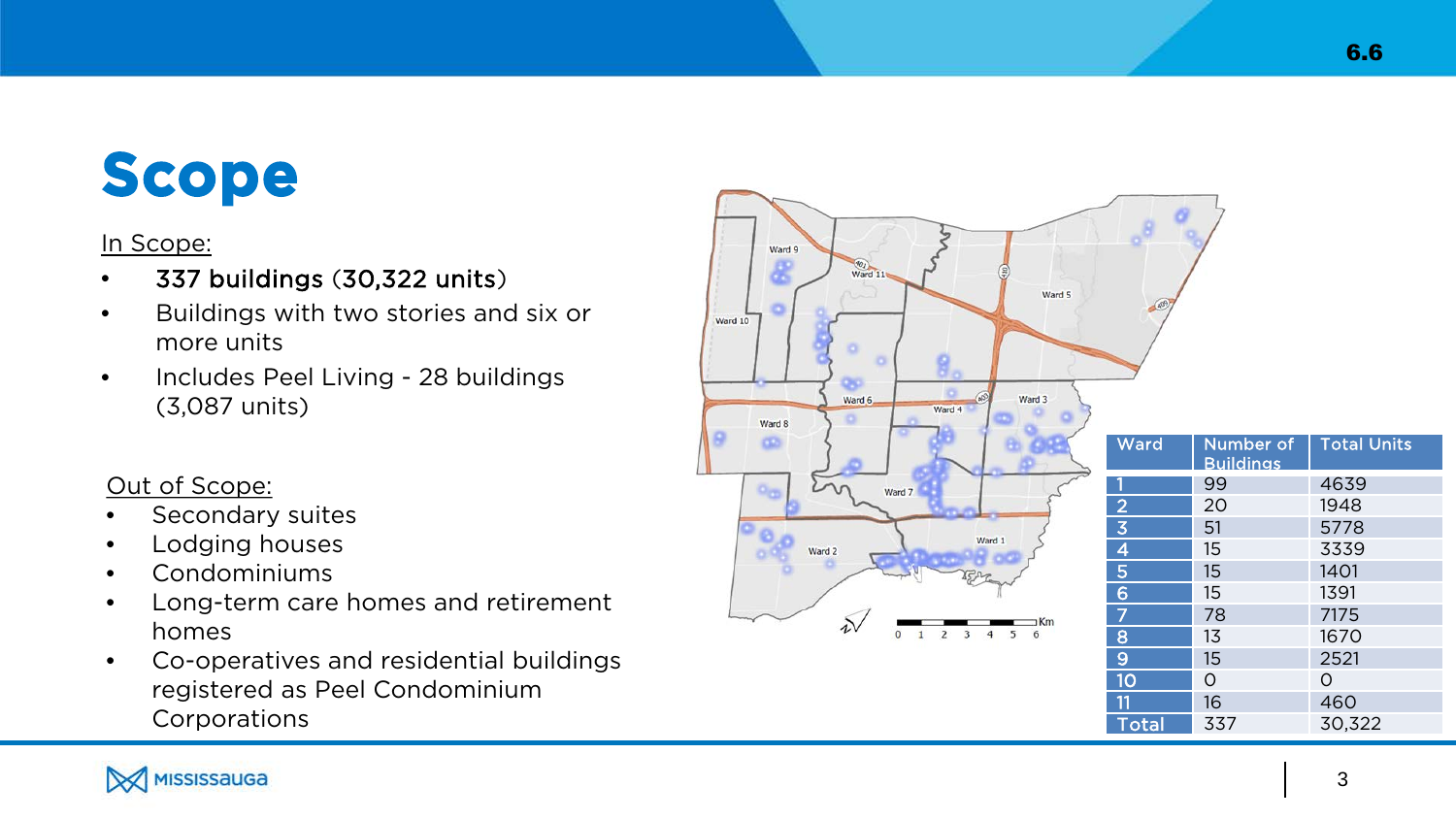## **RentSafeTO**



- Dedicated team of 35 staff, including 28 Municipal Law Enforcement Officers.
- Annual Program Budget of \$5,181,500:
	- Funded 65% through fees and 35% through tax base
	- The registration and renewal fee is \$11.24 per residential unit
- 3,500 apartment buildings (315,000 units)
- Buildings with 3 or more storeys and 10 or more units
- Buildings are subject to an evaluation at least once every 3 years, and the lowest-scoring buildings are subject to a more intensive building audit
- Evaluation results are **publicly shared** through an interactive map





6.6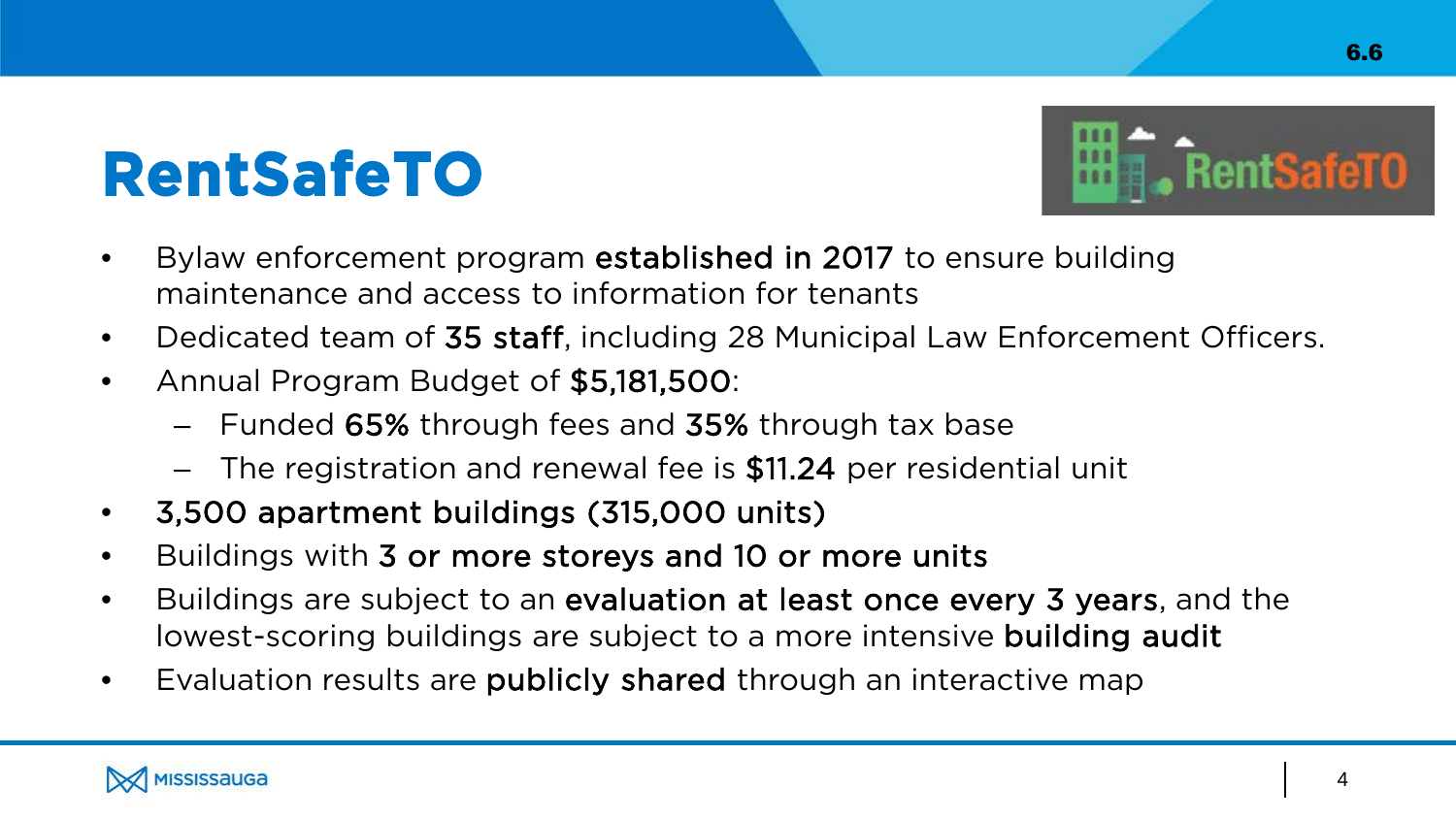## **Stakeholder Engagement**



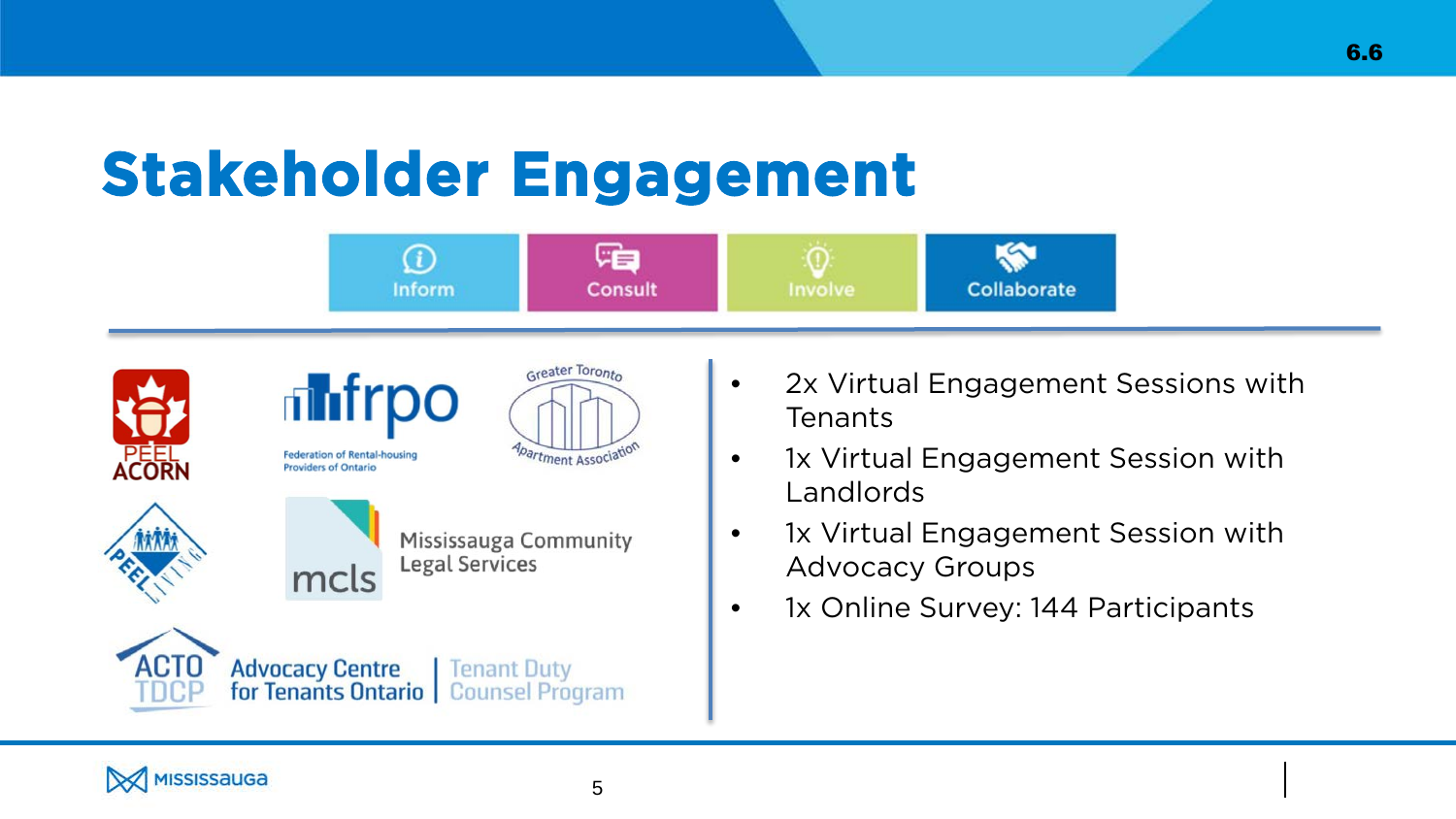## **Project Objectives**



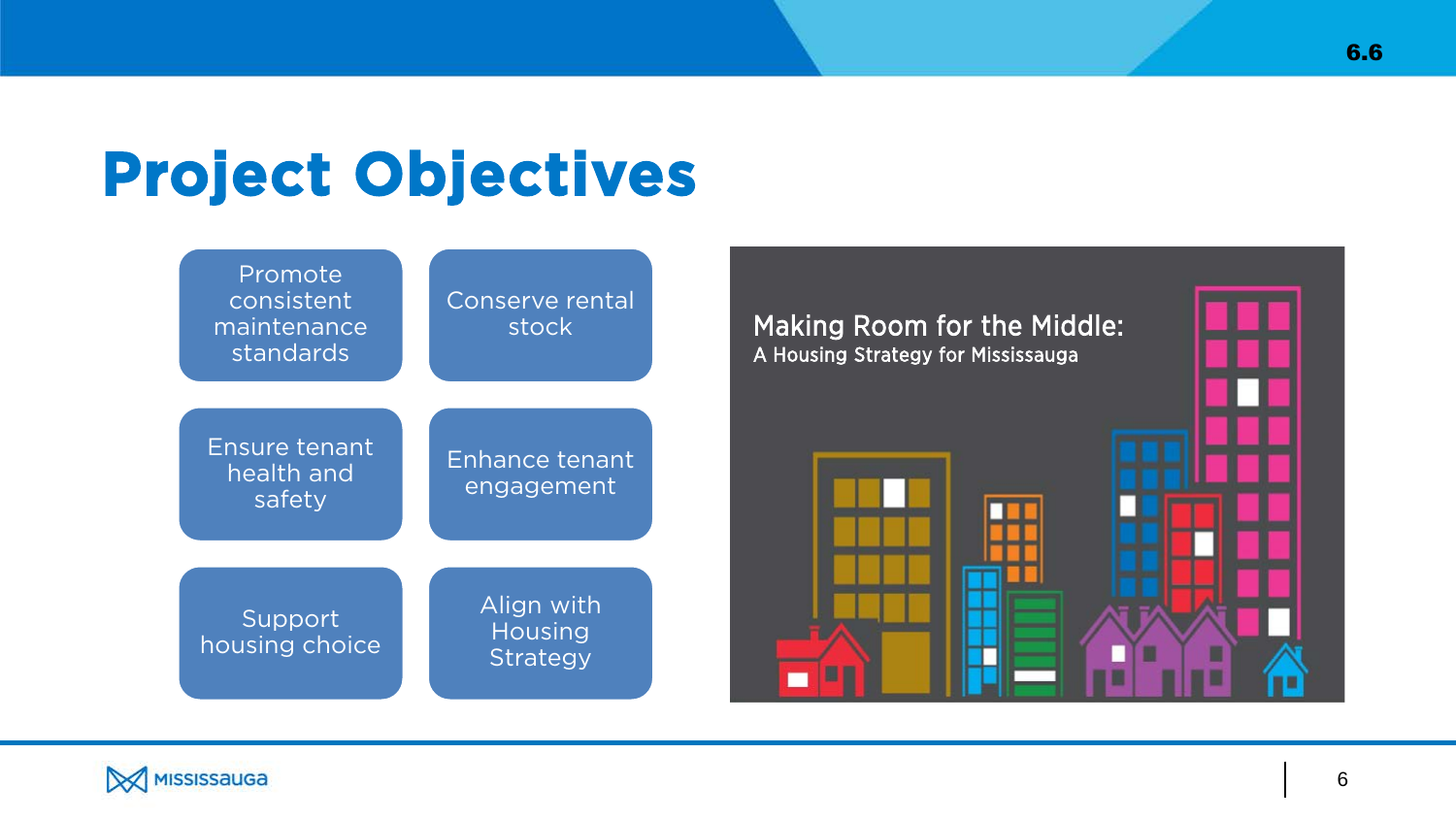### **Program Overview**

- Standards
- Annual registration

- Dedicated team
- Evaluation and audits

### Bylaw Proactive Inspections Education and Awareness

- Tenant engagement
- Information sharing



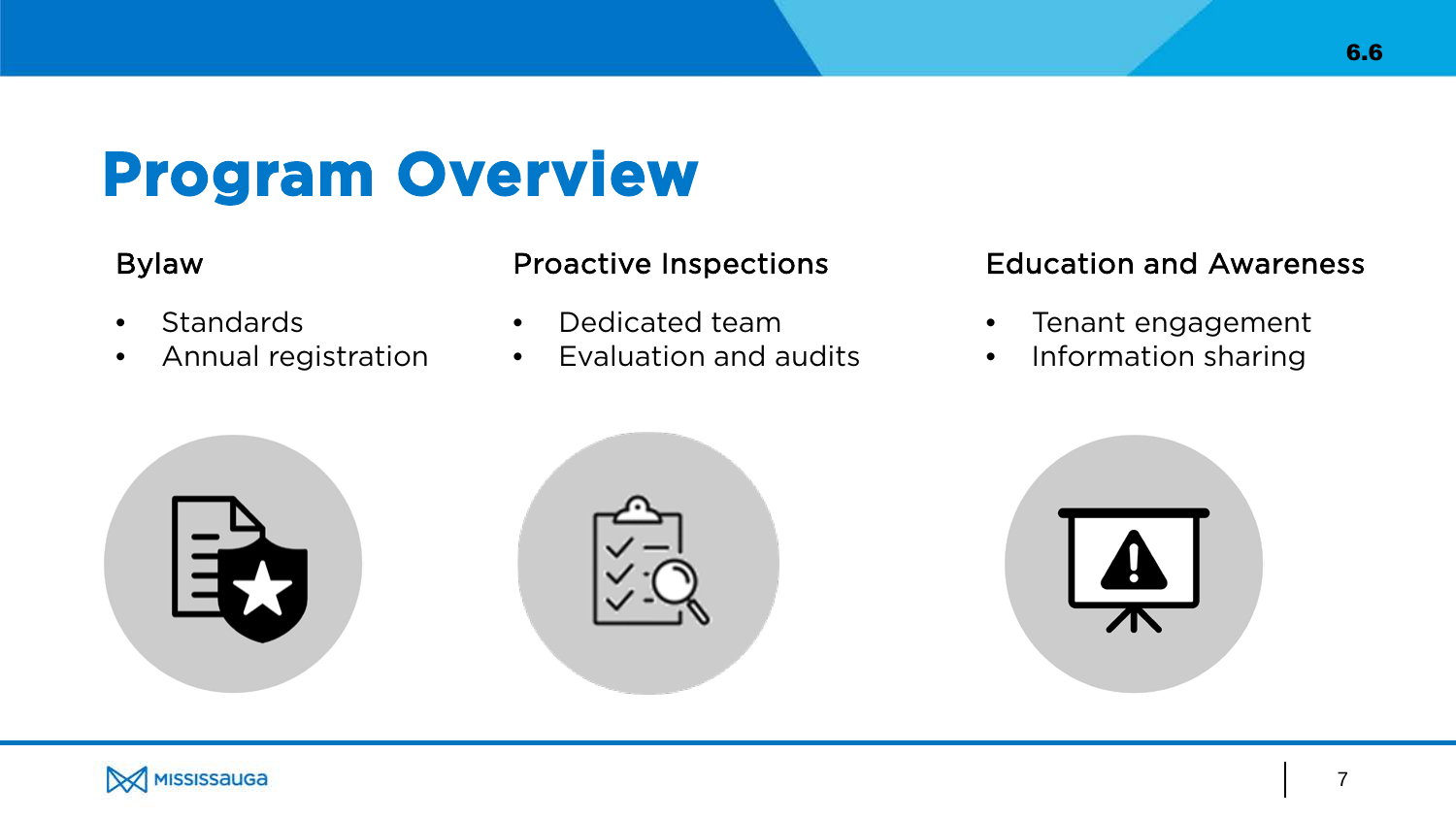### **Building Standards**

|               | $\triangle$              |                         |                                                   |                                |  |  |
|---------------|--------------------------|-------------------------|---------------------------------------------------|--------------------------------|--|--|
| Cleaning Plan | Waste Management<br>Plan | Pest Management<br>Plan | <b>Tenant Service</b><br>Request Response<br>Plan | Electrical<br>Maintenance Plan |  |  |



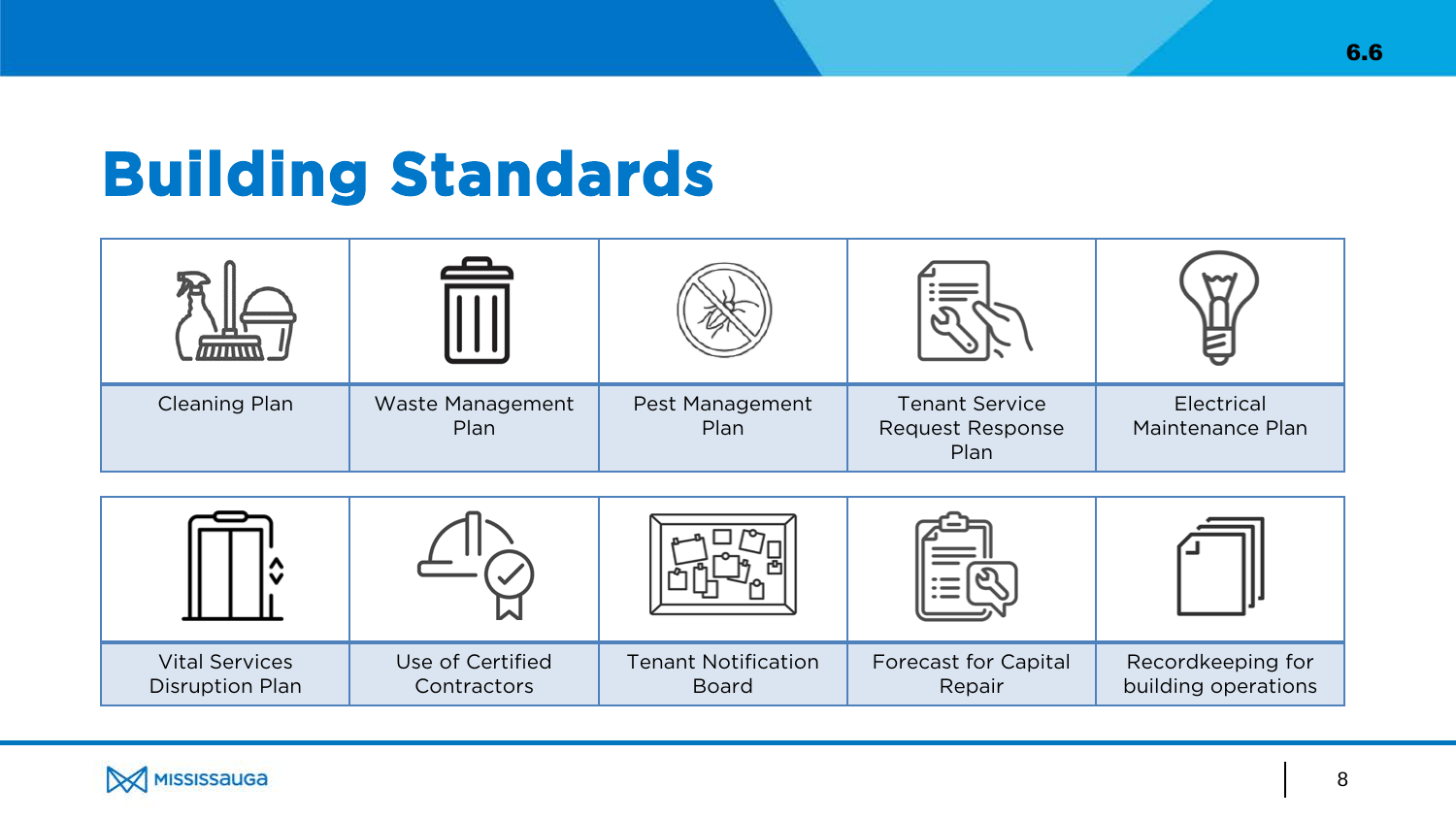## **Program Cycle**



\*Complaints will be addressed with enhanced service levels through 3-1-1

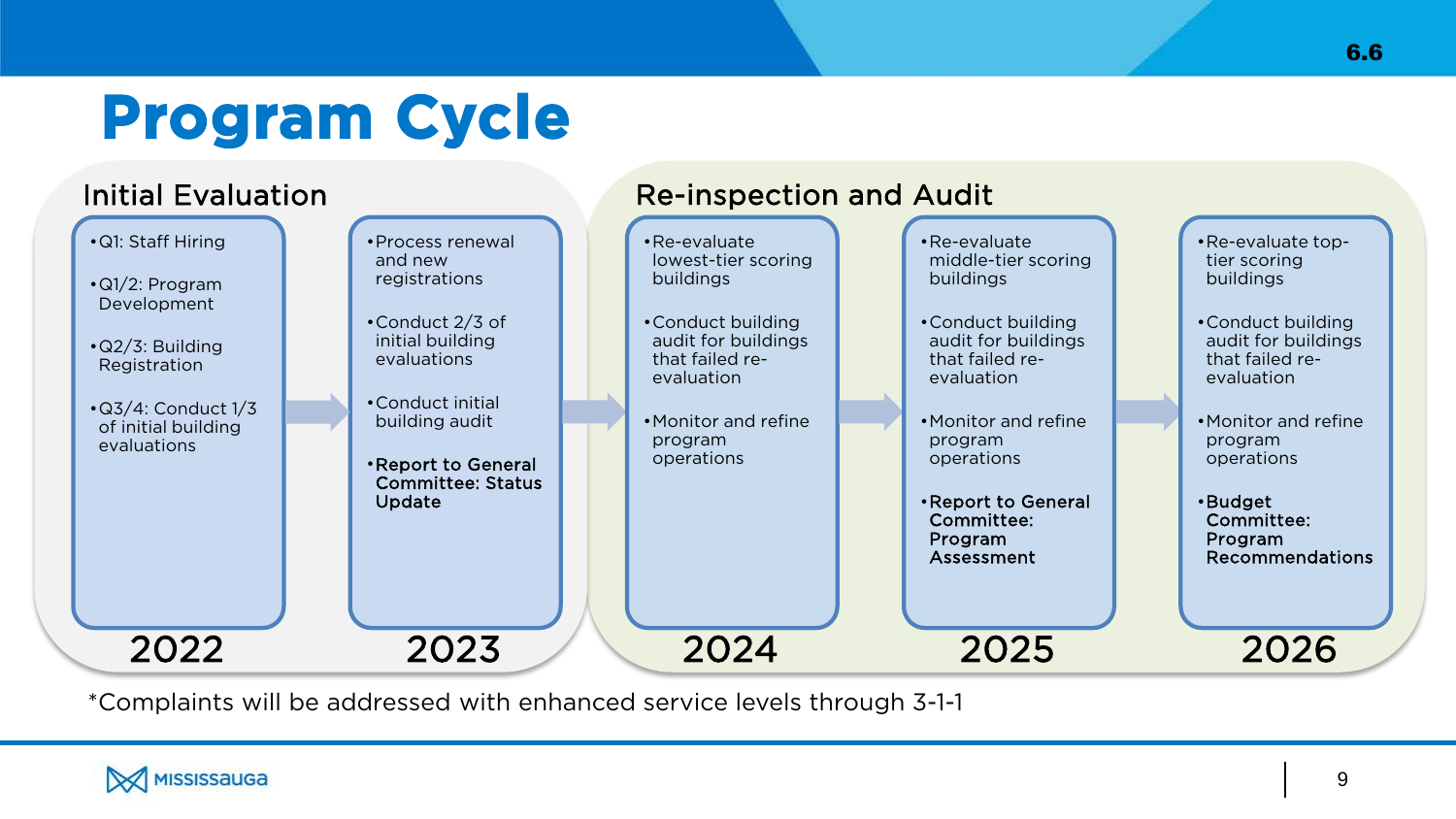### **Budget**



| <b>Categories</b>               | 2022 |                        | 2023 |            | 2024 |         | 2025 |         | 2026 |         | Гоtal |            |
|---------------------------------|------|------------------------|------|------------|------|---------|------|---------|------|---------|-------|------------|
| <b>Total Gross Expenditures</b> |      | 792.400                |      | 919,000    |      | 653.800 |      | 665,200 |      | 676,900 |       | 3,707,300  |
| <b>Total Fees</b>               |      | 631,400                |      | 779,200    |      | 653,800 |      | 665,200 |      | 676,900 |       | 3.406.500  |
| Net Expenditures                |      | $(161,000)$ $\vert$ \$ |      | (139, 800) |      |         |      |         |      |         |       | (300, 800) |
| Capital Budget/Reserves Asking  |      | 161,000                |      | 139,800    |      |         |      |         |      |         |       | 300,800    |

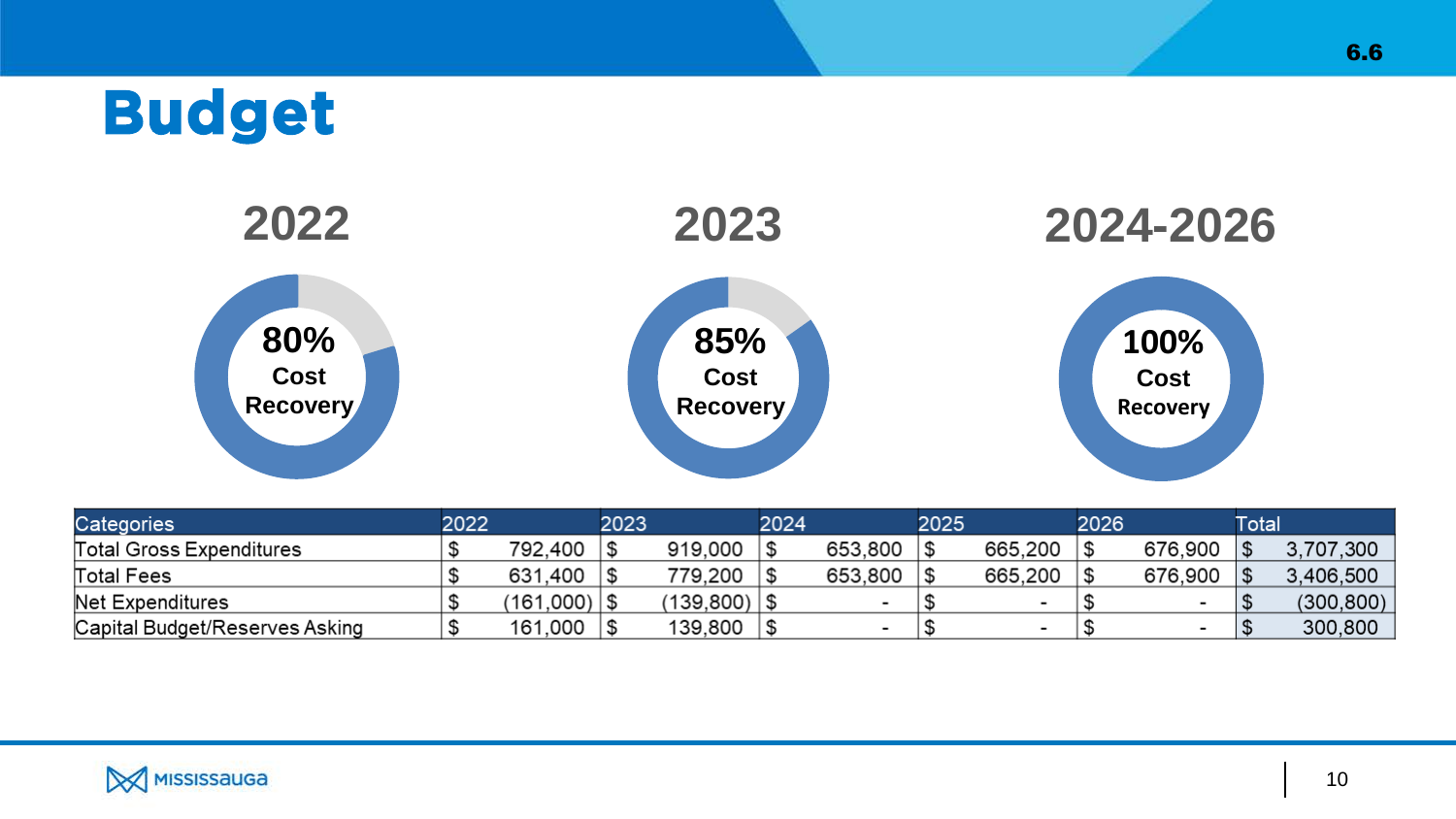### **Implementation Plan (Staffing)**



**Project Leader** Licensing Clerk Business Analyst Supervisor of Municipal Law Enforcement Officers Municipal Law Enforcement Officer



6.6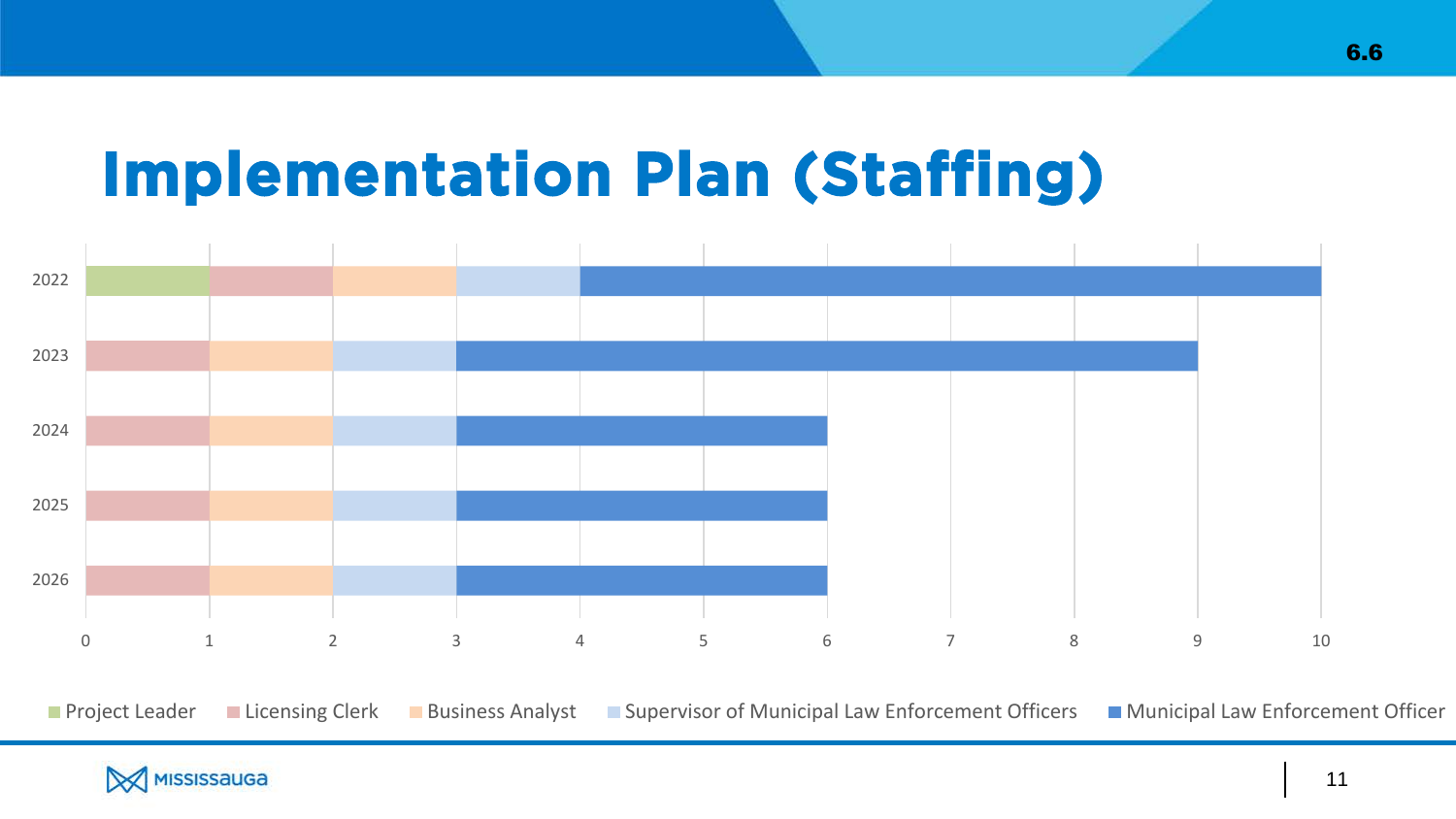## **Conclusion**









6.6